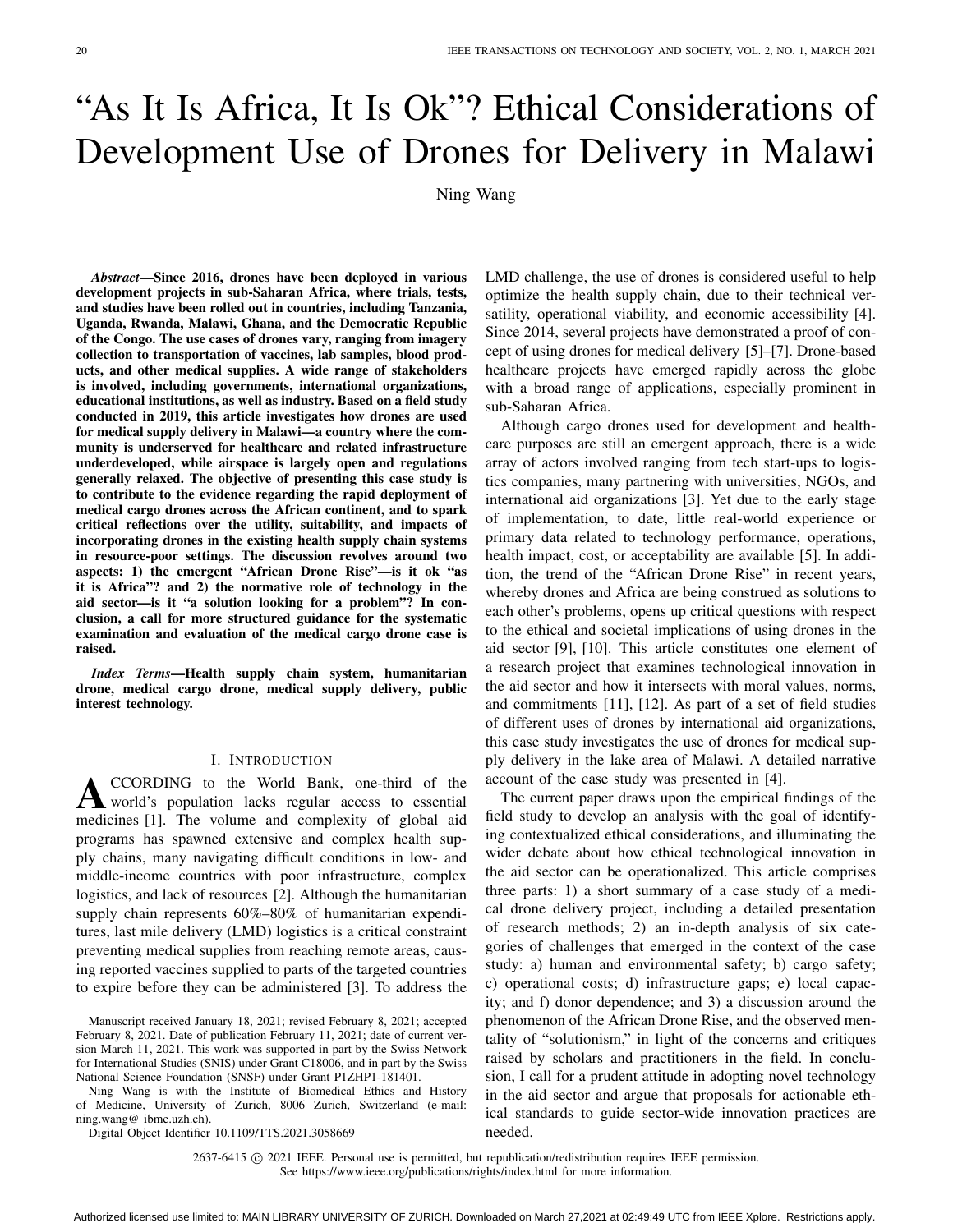## *A. Drone Delivery Project*

In 2017, the Government of Malawi (GoM) established the Humanitarian Drone Testing Corridor, in collaboration with a specialized UN agency, where studies could be implemented on using drones to facilitate LMD and integrating drones in an optimized health supply chain system in low-resource settings [\[5\]](#page-10-4). Since then, Malawi has become a popular site for drone testing and pilot projects [\[4\]](#page-10-3). In this case study, a donor agency attempted to find a solution to assist the GoM with the LMD challenge by transporting lab samples from the two islands in Lake Malawi—Likoma and Chizumulu to the mainland, where land-based health logistics established by the Ministry of Health (MoH) are routinely used [\[4\]](#page-10-3). An organization, which is referred to as Y in our study, works in the area of public health and international aid, and is involved with selecting, procuring, and delivering medicines for infectious diseases, such as HIV/AIDS, in Africa, Asia, and Latin America [\[4\]](#page-10-3). As drones showed potential to provide medical supplies to hard-to-reach areas, Y was eager to test if they could include drones in health logistics, and secured funding for a feasibility study [\[4\]](#page-10-3). The study was contracted to a company with the objective to use drones to connect the health centers on the two islands to the mainland as a complementary supply chain solution [\[4\]](#page-10-3). Prior to the utilization of drones, the lab samples were transported by a passenger boat which operates twice a week and takes about 6–8 h each way; with the drone, multiple deliveries per day can be performed, taking about just an hour each way, helping reduce the transportation time to a large extent [\[4\]](#page-10-3). In July 2019, upon receiving the final approval from the Department of Civil Aviation (DCA), the project entered into full operation [\[4\]](#page-10-3). According to the drone pilot interviewed, between July and October 2019, over 200 flights were operated for more than 90 h and delivered about 45 kg of medical commodities over about 30 000-km flight route [\[4\]](#page-10-3). During this period, the project undertook routine deliveries, reducing sample turnaround time from 5 to 8 weeks with the boat to less than 4 weeks with the drone [\[4\]](#page-10-3). The project was perceived as technically successful as it showcased the state of the art of the technology, and achieved its intended outcome with respect to lab sample transportation during the operation. However, there were also ethical challenges encountered in terms of safety, health impacts, costeffectiveness, capacity, and sustainability [\[4\]](#page-10-3). An analysis of these challenges is provided in Section III.

# *B. Research Methods*

*1) Research Design:* The case study was carried out in Malawi in October 2019 and February 2020, as part of a larger program investigating "value sensitive humanitarian innovation (VSHI)" and consisting of multiple case studies. The qualitative, interview-based research was conducted within a constructivist paradigm, in which human experience is understood as subjective, local, socially and experientially based, and culturally and historically specific [\[13\]](#page-10-10). Study design drew upon case study methodology, and we employed qualitative description as our methodological framework, which aims to gain first-hand knowledge of stakeholders' experiences, and describe their views and perceptions of a particular topic in a language similar to their own [\[14\]](#page-10-11), [\[15\]](#page-10-12). Our rationale of using a qualitative description in this case study is to stay especially close to the data itself, developing a low-inference analysis by directly organizing and synthesizing data without further interpretation [\[15\]](#page-10-12).

*2) Participant Recruitment:* We acquired and received the Ethics Review Board approval from the National Commission for Science and Technology of Malawi on 13 November 2019. We then recruited interview participants using two approaches.

- 1) Guided by an interview plan, we sent email invitations to targeted stakeholder representatives, which were jointly identified by the research team and our local partners. We recruited 12 individual participants, including three development workers (at international and national levels), one drone technician, six government officials (at national ministerial and community levels), and two health workers (at community level). We also convened a focus group of local community members (22 villagers in total). All of these participants were involved in, experienced, or witnessed the drone delivery project.
- 2) Following a snowball sampling logic, we recruited eight further participants by recommendations of previous participants, to expand the scope of the investigation and gain complementary and contextualized data.

The further recruitment included one elected official, five additional health workers, and two local drone technicians. All of these participants were situated at the community level and were directly involved in the drone project. The final sample of 42 participants thus consisted of a diverse representation of stakeholders engaged in the drone delivery project, consistent with our goal of maximum variation sampling in order to explore the common and unique perspectives on the subject [\[16\]](#page-10-13).

*3) Data Collection:* Our main data collection was semistructured qualitative interviews. All participants provided written informed consent prior to their interview. Other data sources included texts (e.g., publicly available reports), and observations by the author (e.g., how interviewees interacted with each other), who carried out the field study in Malawi as the principal researcher. Two types of interviews were conducted: 1) those that followed an interview guide, which was developed prior to the field study with targeted questions centered around key areas of ethical concerns, was initiated based on expert knowledge and 2) open discussions to explore topics which emerged from the earlier interviews (e.g., the regulatory environment in Malawi, or the particularities of medical drone delivery in the African context). Overall, 12 interviews were conducted between 24 October 2019 and 12 February 2020, including eight individual interviews with a single participant, three panel interviews with 2–5 participants each, and one focus group interview with 22 participants. All interviews were conducted face-to-face and were audiorecorded, ranging from 46 to 169 min in duration (average 87 min). The individual and panel interviews were conducted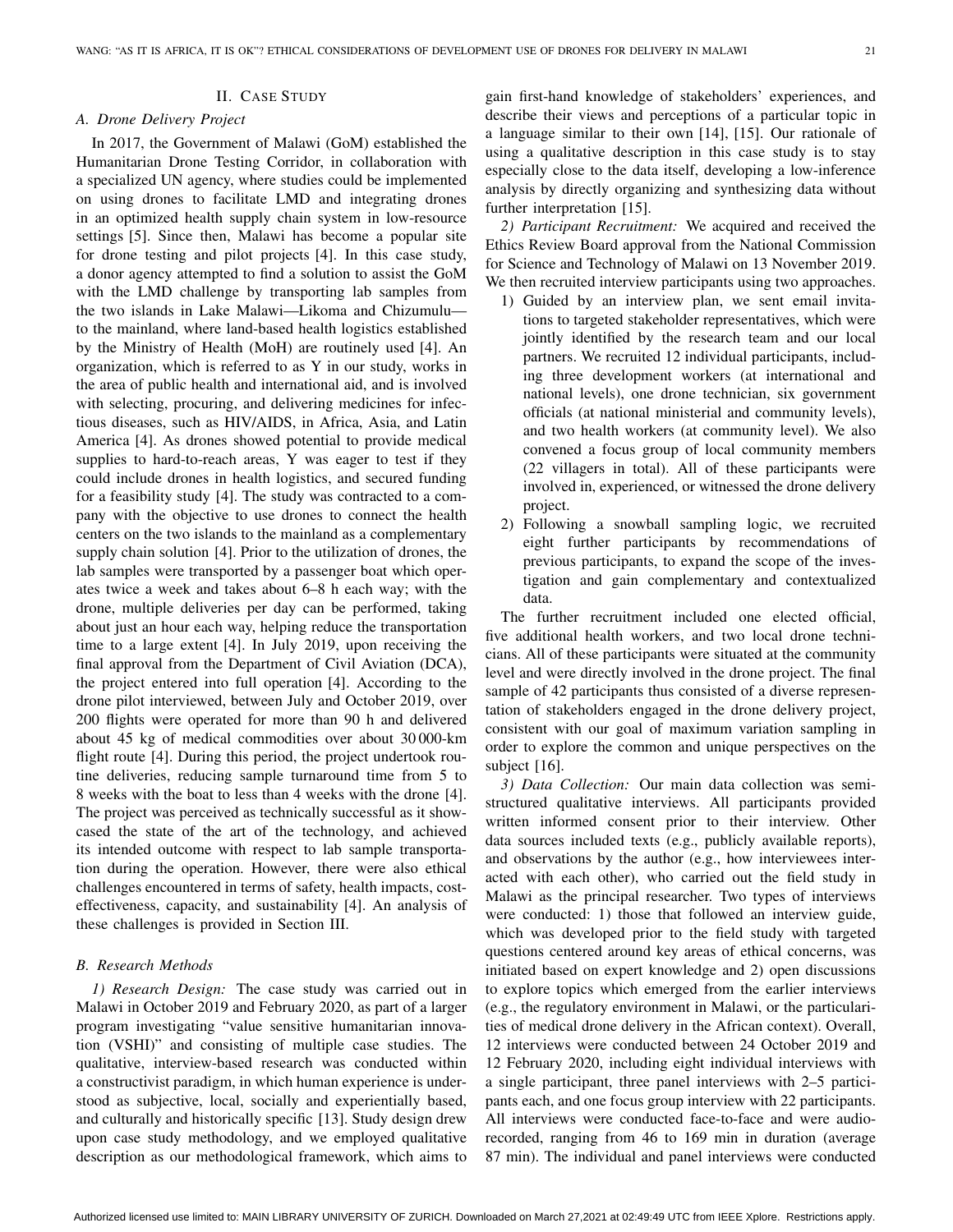#### TABLE I CATEGORIES OF ETHICAL CHALLENGE

<span id="page-2-0"></span>

| <b>Theme</b>                           | <b>Safety</b>                                                                                                                                  |                                                                 | <b>Operationality</b>                                                                                    |                                                                                                                                       | <b>Sustainability</b>                                                               |                                                                             |
|----------------------------------------|------------------------------------------------------------------------------------------------------------------------------------------------|-----------------------------------------------------------------|----------------------------------------------------------------------------------------------------------|---------------------------------------------------------------------------------------------------------------------------------------|-------------------------------------------------------------------------------------|-----------------------------------------------------------------------------|
| <b>Analytical Focus</b>                | Human &<br><b>Environmental</b><br><b>Safety</b>                                                                                               | <b>Cargo Safety</b>                                             | <b>Infrastructure</b><br>Gap                                                                             | Operational<br><b>Costs</b>                                                                                                           | <b>Local Capacity</b>                                                               | <b>Donor</b><br>Dependence                                                  |
| <b>Analytical Angle</b>                | • Drone<br>Technology<br>• Connectivity<br><b>Solution</b><br>• Weather<br>Conditions<br>• Safety Insurance                                    | • Sample<br>Packaging<br>• Dangerous<br>Goods<br>• Patient Data | $\bullet$ Health<br>Logistic<br>System<br>• Lab Sample<br>Processing<br>• Health<br>Facility<br>Capacity | • Investment<br>• Beneficiary<br>• Business<br>Model                                                                                  | • Locally Based<br>Operation<br>• Project<br>Management<br>· Airspace<br>Management | • Committed<br>Resources<br>• Structural<br>Roots<br>• Lack of<br>Knowledge |
| <b>Ethical</b><br><b>Consideration</b> | Is It OK "As It's Africa"?                                                                                                                     |                                                                 |                                                                                                          |                                                                                                                                       |                                                                                     |                                                                             |
|                                        | International Development Challenge: donor-based,<br>$\bullet$<br>high beneficiary expectations, prone to shortcuts due<br>to resource         |                                                                 |                                                                                                          | • Public Acceptability of Innovation: donor confidence,<br>government commitment, community engagement                                |                                                                                     |                                                                             |
|                                        | Is It "A Solution Looking for A Problem"?                                                                                                      |                                                                 |                                                                                                          |                                                                                                                                       |                                                                                     |                                                                             |
|                                        | Technology Experimentation: "do not impose but<br>$\bullet$<br>ask" approach, positive disruption, responsible<br>innovation in the aid sector |                                                                 |                                                                                                          | • Drone Industry Expansion: business motive, industry<br>lobbying, supply chain bottlenecks, responsible private<br>sector engagement |                                                                                     |                                                                             |
| <b>Lesson Learned</b>                  | <b>Technical Perspective</b>                                                                                                                   |                                                                 |                                                                                                          |                                                                                                                                       |                                                                                     |                                                                             |
|                                        | • <i>Drones:</i> context-specific safety considerations, adaptive risk mitigation measures                                                     |                                                                 |                                                                                                          |                                                                                                                                       |                                                                                     |                                                                             |
|                                        | <b>Impact Perspective</b>                                                                                                                      |                                                                 |                                                                                                          |                                                                                                                                       |                                                                                     |                                                                             |
|                                        | • Health: long-term and substantive health outcomes, systematic assessment of cost-effectiveness                                               |                                                                 |                                                                                                          |                                                                                                                                       |                                                                                     |                                                                             |
|                                        | <b>Benefit Sharing Perspective</b>                                                                                                             |                                                                 |                                                                                                          |                                                                                                                                       |                                                                                     |                                                                             |
|                                        | • Malawi: committed local capacity building, sustainable value creation, proactive stakeholder engagement                                      |                                                                 |                                                                                                          |                                                                                                                                       |                                                                                     |                                                                             |

in English; and the focus group interview with the community members was conducted in the local dialect, with translation provided by our local partner.

*4) Data Analysis:* Data analysis consisted o two steps: 1) generating validated descriptive summaries of the interviews and 2) extrapolating thematic categories for further analysis. For the first step, we developed a written synopsis of each interview, based on the interview recordings and with reference to the available texts and observations, with the support of a research assistant. These synopses were compared with interview notes taken by the author during each interview, leading to a comprehensive descriptive summary of the interviews. The summary was then sent to anonymous reviewers, who were involved in the drone delivery project, to ensure that it was factually accurate. This resulted in a detailed narrative account of the case study, which was presented in [\[4\]](#page-10-3). For the second step, core concepts were first developed by themes, and these themes were then clustered in six categories and extrapolated for analysis. Based on this inductive analysis, four aspects of ethical considerations were drawn in light of two

key concerns: 1) the emergent African Drone Rise—is it ok "as it is Africa"? and 2) the normative role of technology in the aid sector—is it "a solution looking for a problem"? These findings then led to the conclusion of lessons learned from three aspects, namely, the technical, impact, and benefit-sharing perspectives, summarized in Table [I.](#page-2-0) It is worth noting that these themes represent a rather broad spectrum of challenges, including technical aspects such as safety, and operational aspects such as costs. Some of these aspects may not be ethical issues *per se* such as infrastructure or capacity, or may not exclusively relate to drones, such as patient data, but may nonetheless cause unintended consequences of ethical concerns, and are in that sense considered as having an ethical impact. These categories do not suggest a specific order of criticality and are presented with a horizontal logic for ease of reading.

## III. ANALYSIS OF ETHICAL CHALLENGES

While no severe ethical tensions, tradeoffs, or dilemmas are observed in this case study, there are ethical considerations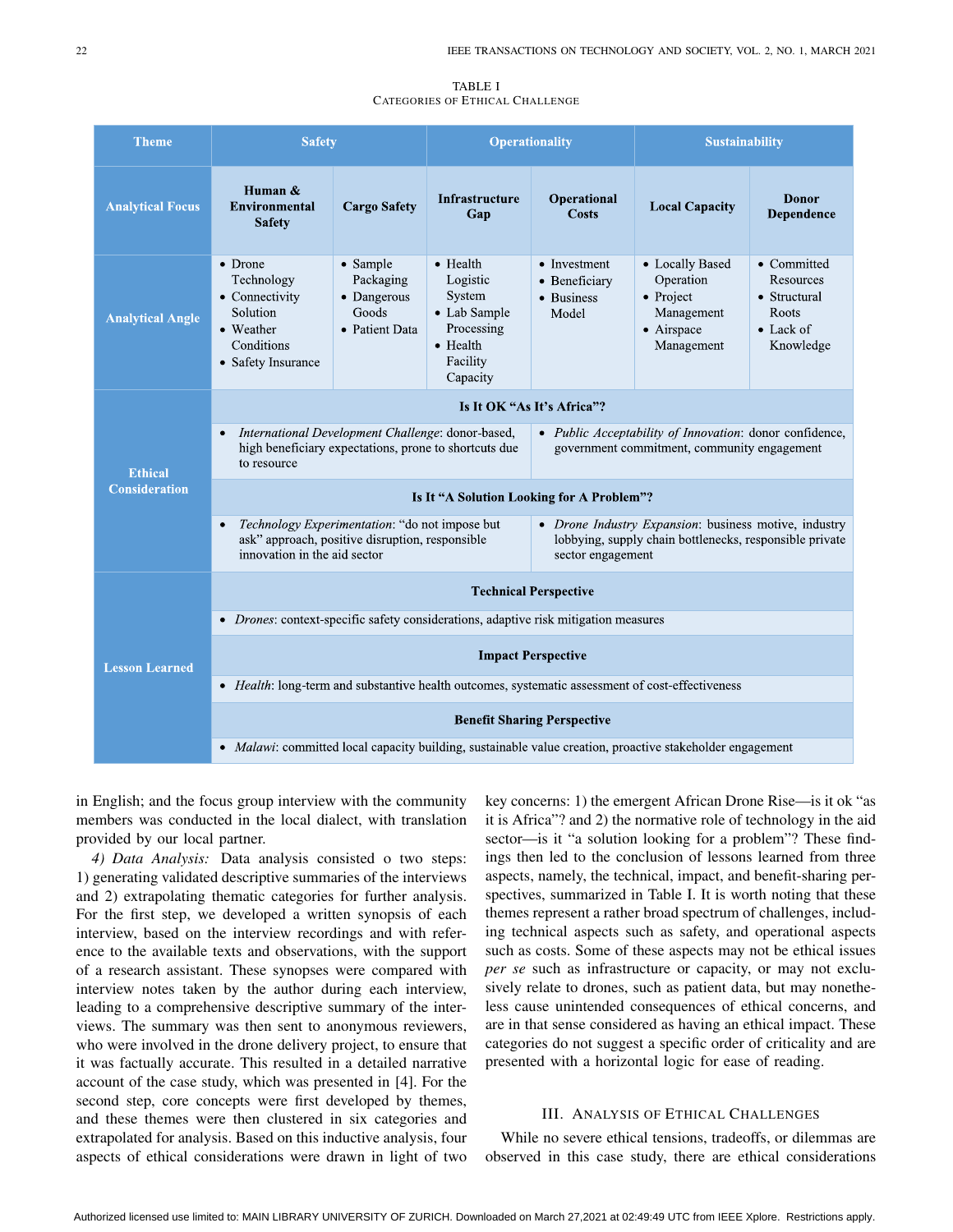related to safety, operationality, and sustainability among the involved stakeholders. In the following sections, I provide a detailed analysis of how these themes were manifest in the case study, with references to the wider academic literature.

## *A. Safety*

*1) Human and Environmental Safety:* First, the biggest risk for drone operation is the *drone technology* itself. The drone technology has inherent technical limitations—drones are battery powered, and the more powerful the battery, the longer the distance, but also the heavier the payload, and the bigger the drone, hence the more severe safety consequences in the case of a drone crash [\[11\]](#page-10-8). Take the drones used in this project for example: they can weigh up to 16 kg, can carry cargo up to 6 kg, and can take off and land in relatively small spaces without requiring infrastructure beyond visual line of sight (BVLOS) [\[17\]](#page-10-14). For short distances, or where no pickup is required at the destination site, the drone has the capability to drop packages without landing by hovering and releasing its cargo in a box. For longer distances, or where sample pickup is needed, the drone will need to land for a battery charge. In the case where the drone crashes, there will be a serious risk to human safety when flying over populated areas, or causing environmental damage when flying over the lake. According to the interview participants, at the time of the operation, Malawi did not have official safety regulations, which raised concerns for some stakeholders at the MoH. Although the operations team took precarious safety measures, it was reported that there had been accidents both within and outside of the Drone Corridor, and due to either mechanical or human errors [\[4\]](#page-10-3). As the actual drone operations were not executed by the GoM, but by the drone manufacturers or service providers associated with international aid agencies, the safety challenges lie with them to overcome. Compared to manned aircraft, unmanned aircraft regulation is either nonexistent or fairly relaxed currently, making safety issues, including physical and environmental aspects worrisome.

Another factor that causes safety concerns is the *connectivity solution*. According to experts, uninterrupted communication between the drone and the control station is of paramount importance to ensure safety, as the drone needs to be monitored constantly and precisely from the ground station [\[18\]](#page-10-15). If the local mobile network is sufficiently established, then the drone can be continuously controlled using mobile data that covers the entire flight route. If such an infrastructure is unavailable, then a customized communication plan needs to be set up, such as a combination of mobile network and satellite. In this project, the drones used in the operation are semi-automatic and can vertically take-off and land, i.e., humans remotely control take-off and landing via mobile network, and then the control is surrendered to the onboard computer during the flight. When connectivity is lost, the drones would remain at its last known position and circle until connectivity would recover, during which time there is an increased likelihood of a crash or a so-called "hard-landing," e.g., affected by wind or other weather conditions. Since the poor communication infrastructure in Malawi caused network interferences to drone navigation, the operations team had to

triangulate between the GSM/LTE network with automatic switch to satellite communications, when the former is absent, to make sure that they would not lose the drone mid-air. As the study indicates, this raised concerns among drone pilots and involved community members that, if a drone would lose connectivity when flying over the lake and fall into the water, it would not only be difficult to locate and retrieve it, but cargos, including samples or medicines, would get lost. Although satellite communications are the most reliable and with relatively low costs in initiating the drone operations, technically they are not the most optimal, and economically they lead to higher costs during the operation in the long run [\[18\]](#page-10-15). This challenges the proposed scalability of drone delivery in areas where communication infrastructure is already fragile.

A third factor is the *weather conditions*. There are generally strong and lasting headwinds over Lake Malawi [\[4\]](#page-10-3). Prior to the operation, the MoH had warned the project team about the unfavorable weather conditions, and urged them to take a cautious approach to verify the capability of the drone to withstand strong winds, as well as to assess any potential environmental risks related to it. During the operation, technical staff at the ground station would check the weather and assess the air speed of the drone, on the basis of which they would calculate the wind speed and decide whether they should abort the flight mid-air. Still, the wind led to one crash, causing the drone to fall directly into the lake. Weather conditions during a flight can impact the success of a drone mission, as inclement weather conditions or significant differences in ambient temperatures may cause drones to lose their functionality [\[19\]](#page-10-16), [\[20\]](#page-10-17). The current state of technology development does not allow the drone to calculate the flight time itself, whereby it decides whether the fight time is more than the maximum allowed flight time and to automatically return. Granted that tracking systems may help locate the area where the drone fell, and with the lay knowledge about the current and waves of the lake, it may be possible to roughly determine where the drone has gone. Granted too that there may be ways of minimizing the potential risk of environmental damage caused by cargo leakage, through secured cargo packaging protocols. These risk mitigation measures, nonetheless, do not reduce the inherent risk of drone accidents caused by adverse weather conditions, or interrupted communications as aforementioned. This raises the question as to whether drones, especially smaller ones, suit the windy environment around Lake Malawi.

A final factor is *safety insurance* which relates to all the above three factors. It is important to note the fundamental difference between manned or commercial aviation flights and unmanned or drone flights with regard to insurance. In the former case, passengers actively accept the risk when they board the flight, while in the latter case, those on the ground do not have the opportunity to accept the risk prior to a drone operation [\[21\]](#page-10-18). While the capability of drones in carrying payload or handling wind is critical, it is equally important to establish insurance policies to protect populations in the operation areas. According to the participating interviewees at the MoH, ever since the first drone operator that came to Malawi whose drone "crashed within the shortest possible time and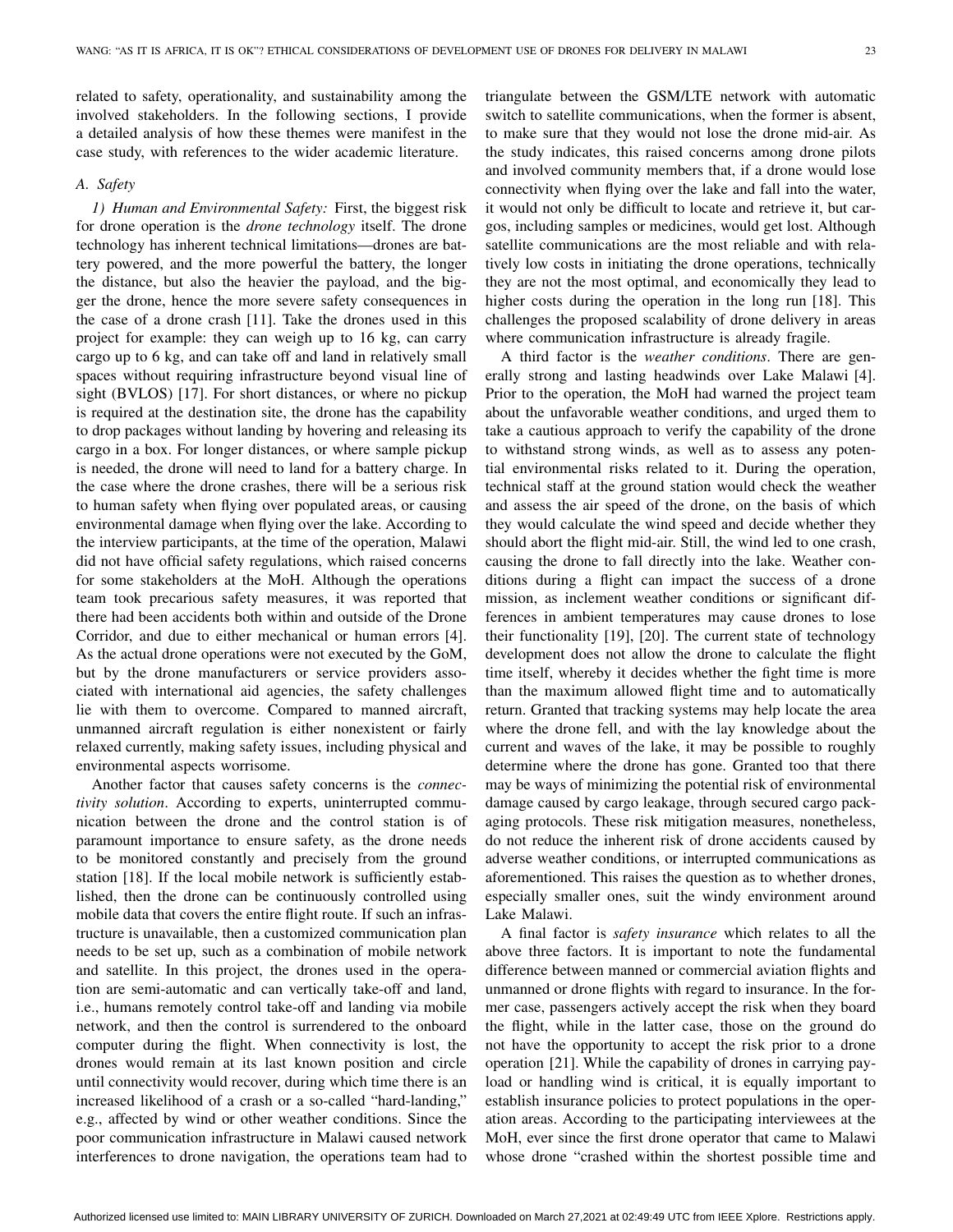even injured a villager," they have witnessed constant changing of drones from one model to another, none with an insurance policy. They are of the view that as the Malawians never demanded drones, they are largely unaware of potential safety risks related to drones and need protections from the government. According to our interviews, expectations from both the health and the aviation sectors to establish drone insurance, ranging from injury of individuals to damage of leaked medical supplies, is currently high in Malawi. In the absence of an insurance policy in Malawi, the GoM and the respective drone operators opted for signing a mutual agreement to settle the safety insurance aspect of the drone projects in question. Some stakeholders seemed to be inclined to downplay the ethical risks with a reductionist view, focusing solely on the "ethical conduct of business," e.g., no bribery to regulatory authorities, or no dealings with weaponized drone manufacturers. However, the often-overlooked unintended harmful consequences associated with the introduction of new technology may, in fact, be much more detrimental to vulnerable populations and their living environment, no matter how "ethical" the conduct of the business may be.

*2) Cargo Safety:* With respect to *lab sample packaging*, Malawi takes an approach whereby every blood sample taken is considered infectious until it is tested negative. To ensure cargo safety, the MoH adopts a so-called "three-layer" system. The first layer varies depending on the samples—in the case of a TB sample, the sputum is packaged in bottles with a screw top; in the case of an HIV sample, as it is dried blood samples on absorbing papers, it is packaged in envelopes with seals. These samples are then kept in Ziploc bags, which is the second layer. They are then put in a bigger container made of hard plastic locked with a screw top, which is the third layer. This packaging system is designed to ensure that the person carrying the samples is protected, as is the environment and the bystanders. In this project, the fully packaged samples are placed inside the cargo box, which is made of fiberglass and is attached to the bottom of the drone during the flight [\[17\]](#page-10-14). In principle, even if a drone would crash, the cargo box would remain intact, and the risk of sample spillage or leakage should be minimal. However, according to both the technical and health personnel interviewed, as the cargo box itself is not locked and can be opened with a magnet, in the case of a drone crash, the sealed bottles or envelopes may still fall out of the cargo box and be dispersed (although the actual samples may not be revealed unless someone picks them up and opens them). Since the drone pilots do not typically handle the samples, other than keeping track of what is being carried by the drone, and logging how many samples and which types of samples are being loaded into the drone, the drone operators essentially provide a "postal service" using drones instead of ground vehicles. This leaves questions of responsibility for safety risks more complex, if and when there is sample leakage in the case of a drone accident.

The importance of cargo safety related to *dangerous goods* in humanitarian aid and emergency response is strictly regulated by the International Civil Aviation Organization (ICAO) in its 2020 Guidance. In this document, ICAO focuses specifically on the safety risks, responsibilities, and mitigation measures related to potentially dangerous cargos carried by drones [\[22\]](#page-10-19). The Guidance also provides technical definitions of "dangerous goods," and recommendations regarding their handling, including detailed guidelines laid out in its four Appendixes. According to the Guidance, examples of dangerous goods include infectious substances such as lab samples for analysis, and toxic substances such as certain medicines or chemical, among others [\[22\]](#page-10-19). It also affirms that in the case of biological substances, pathogen data sheets or information about the hazards of infectious substances, including deactivation and waste disposal, should be made available [\[22\]](#page-10-19). Given that some of the cargo transported in this project was infectious samples, such as TB sputum, as well as other potentially dangerous chemical supplies, such as lab reagents used to run the sample testing, losing cargo became the second biggest safety concern of the health personnel across the MoH. The ICAO Guidance classifies risks associated with the dangerous goods transported by drones by levels, and recommends risks to be assessed in relation to the consequence of their effects if they are released [\[22\]](#page-10-19). It asserts that, in addition to normal flight risks associated with operating routes, obstacles, altitudes, or take-off and landing areas, special efforts must be made when these goods are transported over populated areas, remote areas, or environmentally sensitive land and waters [\[22\]](#page-10-19). As governments around the world are currently working on creating and adapting legislation to ensure both safety and development related to the humanitarian use of drones, the regulatory landscape evolves rapidly [\[3\]](#page-10-2). Although international development work may not always take place in emergency situations, the safety standards should still apply.

Closely related to sample packaging is the issue of *patient data*. According to the interviewed health personnel involved in sample packaging, the patient data related to the lab samples in this project is personally identifiable, as the samples have both patient name and a unique ID number on them. In addition, this data is also demographically identifiable, as there is a facility code on the sample, as well as a laboratory requisition form which describes the test that needs to be performed on the sample. This means that if the sample is revealed, it is possible to link it with a particular patient who is associated with a particular health facility. Patient confidentiality, therefore, is at risk of being compromised in the case of drone accidents. In the U.S., for instance, medical drone delivery operations must comply with the Health Insurance Portability and Accountability Act (HIPAA), which is a set of regulations established to protect the confidential and private information of patients [\[20\]](#page-10-17). According to the Act, HIPAA may be violated if individuals who are not involved in the direct care of patients view patient information on the labels of medical specimens or medications [\[20\]](#page-10-17). In this project, the cargo to be transported by the drone is entrusted to the involved health and technical personnel. As the drone pilots receive the sample in packages ready to be loaded into the drone, patient data is handled separately from the drone operation and is collected and processed within the involved health facilities. Concerns, however, arose around potential data leakage as a result of a drone accident. There may be a perception that patient confidentiality risks are not drone specific, as they also apply to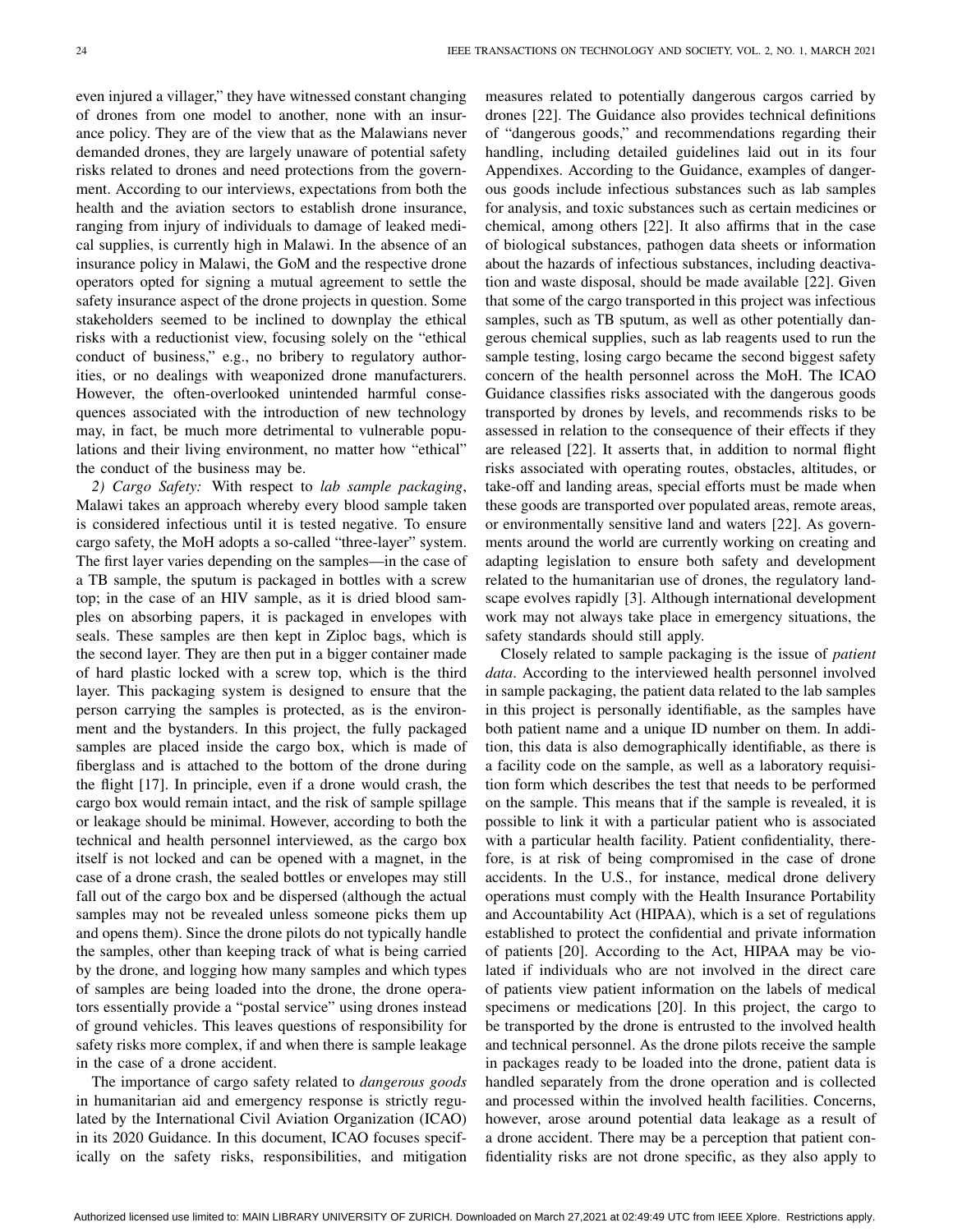traditional health supply chain solutions. Yet, it is noteworthy that there is a heightened risk of unintended harmful consequences caused by the frequency and height, as well as the scope of reach, of drone flights, compared to ground vehicles as the latter depend less on parameters, such as weather and mobile communication. This suggests that downplaying the severity of patient data risks associated with cargo drones is, at the least, an imprudent attitude.

# *B. Operationality*

*1) Infrastructure Gaps:* Despite the media hype and industry excitement, drones are not the silver bullet to the *health logistics system*. For example, in emergency cases where patients on the islands need to be attended, unlike ambulances, drones cannot assist in the transportation of humans. Another example is the case of a drone crash, in which situation the drone-based health supply chain would crash as well. According to the DCA, after a drone crash, the operation must be halted immediately while the technical team returning to the Drone Corridor, undertaking thorough technical checks, demonstrating revised flight strategy, and reapplying for approvals—a lengthy process different from traditional logistic solutions, such as boats or motorbikes. As happened in this project, routine sample delivery got interrupted when the drone crashed during the operation, and the local health facilities had to rearrange logistics, i.e., going back to the passenger boat. These aspects imply that to maintain a stable delivery service, the health facilities on the islands cannot rely solely on the drone, but would need an alternative that is somewhat more reliant, and that they can safely fall back on. As the study indicates, drones were useful to help with sample transportation with an improved health outcome; the problem occurs when the operation got interrupted by, e.g., weather, connectivity, or drone accidents, in which cases the improvement achieved would be setback. The real issue here is not about choosing between drones or ground vehicles, but to ensure reliable and continued health logistic services. What remains, in the long run, is the underlying structural problems of the impoverished public health system in Malawi—had the GoM had more systemic solutions to resolve the LMD challenge in the health sector, drones would have unlikely appeared in their agenda in the first place. The dilemma is that such alternatives are not immediately present to Malawi.

Another challenge relates to *lab sample processing*, which concerns the potential overburdening—as opposed to strengthening—of local health systems. The main factor for sample processing is the turnaround time, which is measured by the total running time (TRT) and classified as T1 (sample collecting), T2 (sample processing), and T3 (test result dissemination). In theory, even though the use of drones does not change T2, the TRT still ends up shorter as a result of the reduced time of T1 and T3. Take the Central Molecular Lab (CML) of Malawi for example: in this project, although the CML received the same number of samples in total, the frequency of delivery has changed with the drone. This, to some degree, helps the lab to reduce the TRT, as there is now a more stable sample inflow compared to the past. On the flip side, however, there are other variables at play, which actually

led to a prolonged TRT on some occasions. This is because, since the drone delivery started, both the lab personnel and equipment turned out to be insufficient, although the CML had an increase of staff and a second platform installed in the lab. With the two platforms, the lab personnel had to work days and nights on double shifts to keep up with the increased inflow of samples. Additionally, although the TRT has gone down with a constant sample supply, reality suggests that with the increase of samples, the lab has been significantly hampered by insufficient consumables, e.g., lab reagents for biochemistry tests or full blood counts. This is because Malawi has the socalled "push system" in health consumables supply, and the ongoing supply has not been adapted to the sudden demand for lab consumables and is underdelivered. Furthermore, the increased inflow of samples also hampered the machines themselves due to overworking, which caused some downtime to the lab. As a result, to cope with the drone deliveries, the lab would need more equipment to account for the number of samples coming in, and the same has to apply to the number of staff and consumables. Looking from the big-picture perspective, drones offer a partial solution to a much more complex problem.

The sample processing aspect is closely related to the *health facility capacity* in remote areas of Malawi. Take HIV patients for example: many who need to be treated for HIV are also infected with TB. If a health facility needs to do an HIV viral load test, they also should do a TB culture to understand how the drugs are working to help with the management of the same HIV patient. Unfortunately, donors such as those in this project, have a desired focus on HIV, overlooking other interrelated causes that contribute to the patient's overall conditions. Presently, each district hospital in Malawi has a chemistry lab that can do geneXpert, but only 3–4 labs across the whole country can handle TB culture for a drug resistance case. Yet, it is not immediately feasible for the MoH to drastically improve lab facilities in remote areas, which would allow for local testing of samples. Drones offer the MoH a solution to the LMD challenge they are faced with, and give a sense of relief to the health personnel on the islands. To overcome the infrastructure barriers, the GoM implemented short- and longterm measures. While long-term measures inevitably suggest more budget at the central level, short-term measures give the districts flexibility to use locums to cover the staff shortage. Nevertheless, as Malawi already suffers from a general shortage of health personnel, this measure hardly helps. As such, just like the case of the CML, even if the MoH would be able to install additional lab equipment in remote health facilities, the lack of human resources is still a barrier hard to overcome, let alone the lack of electricity and other material such as the aforementioned lab consumables in those areas. The question, hence, boils down to how to compensate the poor infrastructure with an already-burdened health system.

*2) Operational Costs:* From the *investment* perspective, the drone operation is an expensive venture as, to date, most drone manufacturers are in start-up modes and are still in the stages of research and development in the technology. The capital cost needed for operation is high, and the maintenance costs, including infrastructure and manpower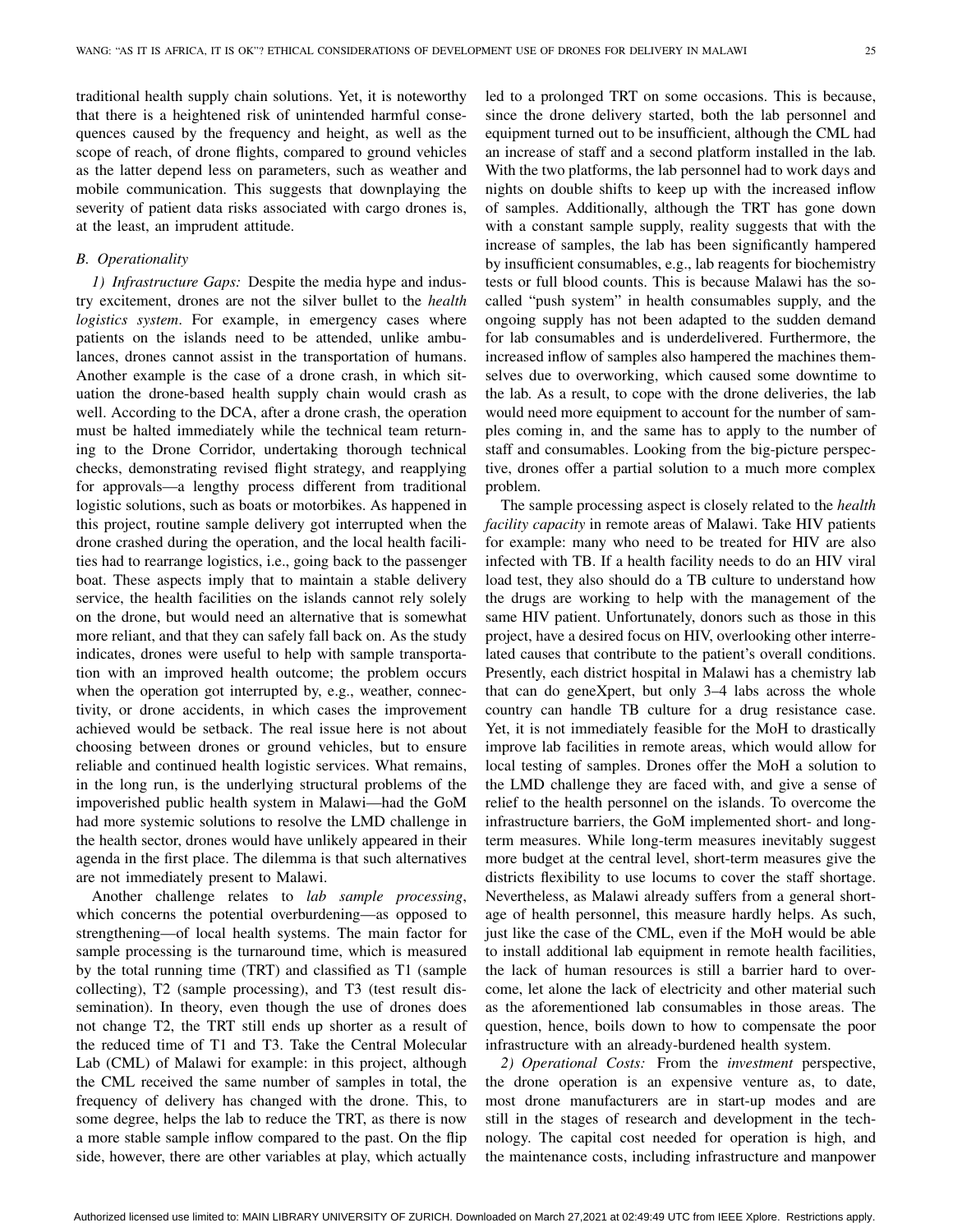are even higher, requiring a massive amount of resources to be invested [\[5\]](#page-10-4), [\[8\]](#page-10-20), [\[17\]](#page-10-14). Traditionally, supply chain management systems account for the costs of device operation and maintenance, as well as transport time, road condition, warehousing, and staff [\[23\]](#page-10-21). The cost of adding drones to the supply chain will be determined not only by these measures but also the unique drone-specific considerations [\[8\]](#page-10-20). According to an FHI360 study, understanding the conditions under which drones are cost effective is critical, but it is a complex area for investigation [\[23\]](#page-10-21). First, the costs include both the cost of the technology and the cost of service provision. These cost models vary substantially depending on the specific system used as well as staff training to operate and maintain them [\[23\]](#page-10-21). Second, weather conditions are a big factor in drone operating costs. Knowing the impact of wind, humidity, elevation, precipitation, and temperature on supply chain operations will be critical [\[23\]](#page-10-21). Third, in addition to direct costs generated by the drone service, opportunity costs also play a role. On a system level, it is difficult to measure the value of faster turnaround times for lab test results, against the value of having a health provider remain in a facility for a day rather than transporting medical goods [\[23\]](#page-10-21). Presently, the cost effectiveness of using drones in the development context is largely unknown [\[5\]](#page-10-4), [\[8\]](#page-10-20). Many donors across the globe have, therefore, kept a vigilant attitude toward investing in medical cargo drones.

From the *beneficiary* perspective, for resource-constrained countries like Malawi, the only way to run drone operations is relying on donor funds. In the case of Malawi, the drone operations do not generate an additional budget for the health sector, and the MoH on its own cannot afford drones. In general, there is the question of how money should be spent in the health sector. For most health personnel interviewed in our study, there is an overwhelming preference for improving the health facility capacity in remote areas, to "flying this small thing around Malawi," as some health workers sarcastically noted. They are of the view that rather than using the precious resources allocated to public health on drone operations, Malawi would be better-off procuring new lab equipment, or training more health workers in the long run. Not only do they perceive the drone operation as wasting resources but also the result of improper agenda setting at the central level. For the MoH, however, although drone operations cost a larger sum of funds, if it indeed proves to be cost effective in bringing better health outcomes, they are willing to seek donor funds and justify costs. In reality, due to the above-mentioned lack of knowledge on the actual costs of drone operations, most donors are currently still interested in testing a proof of concept by investing in a pilot study to explore the operational feasibility. These projects tend to be short term from a few days to a few weeks, of experimental nature, with predefined objective and methodology, and managed by international operations teams [\[4\]](#page-10-3). Although the future of medical cargo drones is promising, the immediate challenge comes down to the cost of running the service on the ground in resource-constrained environments. Hence, the beneficiary governments need to carefully review the long-term costs to assess if drones indeed make sense to their particular contexts.

The challenge on the system level also relates to the socalled *business model* of medical cargo drones across Africa. As the current practices suggest, there are different donors and healthcare providers independently conducting drone operations in different countries [\[5\]](#page-10-4), [\[8\]](#page-10-20). From a knowledge building perspective, some of these projects can be complementary to each other, in terms of types of drones used (parachuting or vertically take-off/landing), modes of delivery chosen (oneway dropping or bidirectional pick-up/dropping), flight routes defined (long- or short-distance), etc. [\[5\]](#page-10-4). Still, working in silos may potentially create competition over attention, resource, agenda setting, and even the airspace. Countries like Malawi, where health systems are already fragile, need a healthy and sustainable environment to incubate innovation. In addition, drone development, impact evaluation, and final implementation require longer-term investment with funds that go beyond pilot projects [\[5\]](#page-10-4), [\[17\]](#page-10-14). This leaves a large investment space for the private sector, where venture capital funds are available to enable the technical robustness needed. However, it is worth noting that cost-effectiveness analysis may not be the top priority for such investors, as they may not be seeking cost-effective interventions; but rather, are keener on finding out how to operate drones on the ground in the development space, and how to integrate this technology into an existing supply chain while the operational costs continuing to decrease as the technology further matures [\[24\]](#page-10-22). Ultimately, it is up to the national governments to assess their needs, conduct costeffectiveness analysis, and gauge in between various tradeoffs that are particular to their own contexts.

## *C. Sustainability*

*1) Local Capacity:* The key for the GoM to integrate drones in the existing supply chain system, in the long run, is the issue of *locally based operation*. To keep operations local, human resources, including trained remote pilots, drone operators, and technical project managers, are essential. Take BVLOS for example: there is an increased risk in these applications as human control is minimum, and the drones rely primarily on computer systems [\[19\]](#page-10-16), [\[20\]](#page-10-17). Specialized pilots with technical skills, including both knowledge and experience, such as uploading flight plans in the case of an inconsistent mobile network, are needed. These pilots are costly, and are typically unwilling to stay for a long period of time, due to their unfamiliarity with the challenging operational environments. Although Malawi has some capacity to fly drones, the GoM has not yet been able to systematically develop such capacity. In the context of this project, there was an agreement between the GoM and the operators that, once the testing proves to be successful, they will have Malawian pilots trained locally in order to ensure the sustainability of the project. This, unfortunately, had not yet taken place, as the project was still in the early phase at the time of our study. Battery charging and cargo loading offer two more examples. Health personnel may have a role in loading/unloading a drone, confirming schedules, securing a landing or dropping site, documenting deliveries, and even launching the drone—each would require training and time [\[8\]](#page-10-20). If drone operations were to be scaled in Malawi, existing health personnel need to be retrained with these responsibilities. In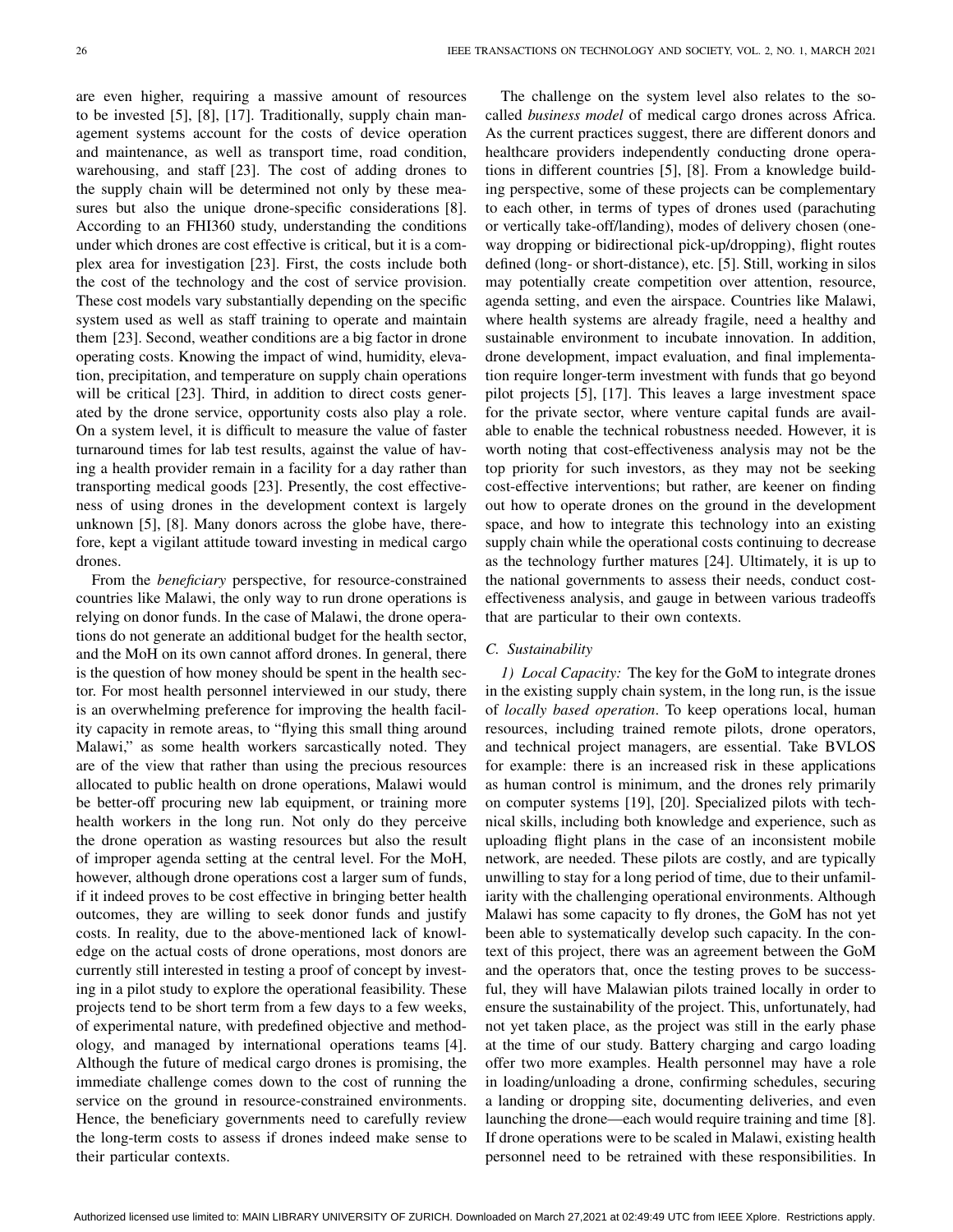reality, however, the MoH saw that the donors came in with their own operations teams, and few health personnel have been trained so far. It remains unclear whether, and if so when, the GoM will be able to build the local capacity to manage the technical processes independently—how many batteries they will need to manage, who will handle the technical problems associated with loading cargos in drones, and how they will organize the maintenance of the drones in case of mechanical errors or crashes, etc.

The drone operation is a combination of the technicalities of the drone and *project management* knowledge, including especially the implementation of the drone operation in resource-constrained environments. The management of drone operations involves complex planning, including landscape research, identifying the country, designing the activity, successful procurement, contracting, stakeholder management, and getting approvals for flights. Additional aspects include hiring local staff, getting buy-in from local communities, sensitizing local communities, creating communication processes with medical staff for deliveries and pick up, as well as overall management of the budget and subcontractors. Similarly, testing, licensing, and certification of drones need to be done and need to be streamlined and made local and affordable. In countries where technical resources and human capacity are limited, such as in Malawi, an international drone service provider may present a valuable option during an initial phase. Ultimately, local capacity needs to be strengthened as drone service providers can be costly, and might not always be able to deliver the optimal solution for every setting [\[25\]](#page-10-23). For sustainable in-country drone operation and its maintenance in the long run, local capacity building is a critical factor and should be demanded by governments, facilitated by implementers, and supported by donors [\[26\]](#page-10-24). As with any innovative health intervention, the sustainability of drone-supported healthcare systems will further necessitate strong capacity building, an efficient impact monitoring and evaluation cycle, as well as in-country commitment, including investment in drone regulations, project design, and long-term ownership [\[5\]](#page-10-4). This involves multistakeholder consultation, and potentially the development of new regulations which, again, implies costs as well as the need for local capacity.

With respect to *airspace management*, the touchy issue of drone regulation is at play. Air space is highly regulated by civil and international aviation authorities, especially with respect to manned aircraft where air space regulation is currently much more established than in the unmanned space. Although drones fly at much lower altitudes than most manned aircraft, all aircraft pass through low-altitude space, thereby requiring coordination. For drones, technical issues relate to battery life, payload capacity, and the ability to detect and avoid any problems from the control station. Safety and security issues include the drone's ability to avoid near misses, collisions, and accidents as well as hijacking and espionage [\[19\]](#page-10-16), [\[20\]](#page-10-17). Administrative issues related to drone operator training and licensing and the service provider's legal compliance, fiscal health and compliance, and service costs [\[19\]](#page-10-16), [\[20\]](#page-10-17). To achieve continued growth in drone applications, drones must meet or exceed the requirements

specified in each of these regulatory areas [\[19\]](#page-10-16). Regulators should therefore think beyond borders and in the longer-term about the need for integrating drones in the existing logistics systems in general [\[5\]](#page-10-4), [\[8\]](#page-10-20). Like many countries in the world, Malawi did not have drone-specific regulations at the onset. Through a lengthy process of learning, Malawi started its own regulation development in 2016, and now has drone pilots who are not only certified to fly drones, but are involved in drafting national drone regulations. However, as the main focus at the DCA is manned aircrafts, drones create an additional job for the staff, requiring dedicated manpower to supervise. In civil aviation, there is undefined global authority—ICAO acts as a facilitator and coordinator, while governments expect ICAO to take a lead with standards, following what they have done with manned aircrafts. However, due to a lack of prior experience with drones, ICAO is also learning from the industry and seeking help with setting up the appropriate procedures globally. In the long run, airspace governance for drones will need to address the interlinked issues of safety, privacy, accountability, and sovereignty. To this end, ICAO and governments will have to anticipate future uses of the drone technology, including humanitarian, development, and healthcare applications, taking into consideration the interests of a broad array of stakeholders [\[1\]](#page-10-0).

*2) Donor Dependence:* For countries like Malawi, governments need *committed resources*, both human and financial, to improve infrastructure and provide services to their citizens. Traditionally, if the GoM identifies needs and gaps, they will approach donors and solicit funds, donors will then evaluate their "aid-worthiness" and allocate funds accordingly. This leaves the GoM in a conundrum: for donor-funded projects, the donors direct what they want to do with their funds, decide which issue or location to tackle, and whether to commit further funds or withdraw—all of which are beyond the reach of the GoM. Even when donors partner with the MoH, such as in this project, the MoH is not in the position to negotiate possibilities regarding how to allocate resources. If the donor chooses HIV, then malaria is out of the scope, even if there may be bigger needs [\[27\]](#page-10-25). And if the donor funds run out, then the project ends, even if the health outcome would be setback and those that are involved would be negatively impacted. In the case of this project, unlike mainland Malawi where land-based health supply chains are available, interruption of donor funds would be especially harsh for the villagers on the islands, and the seemingly improved patient care may well become a once-in-a-life-time experience. Take cargo drones for example: the payload of a drone must make not only technical but also economic sense; otherwise, flying a drone would not be dissimilar to flying a manned aircraft. As the drone technology has evolved, challenges have arisen as regards aligning technology partners with stakeholder needs. How to ensure that drone applications will address relevant problems by teams who understand both the technicalities of the technology and the local contexts remains a challenge [\[8\]](#page-10-20).

The rise of medical cargo drones in Malawi has its *structural roots* because the existing problems are multifaceted—some are location targeted, others are issue targeted; consequently, some districts have a lot of donor supports, while others are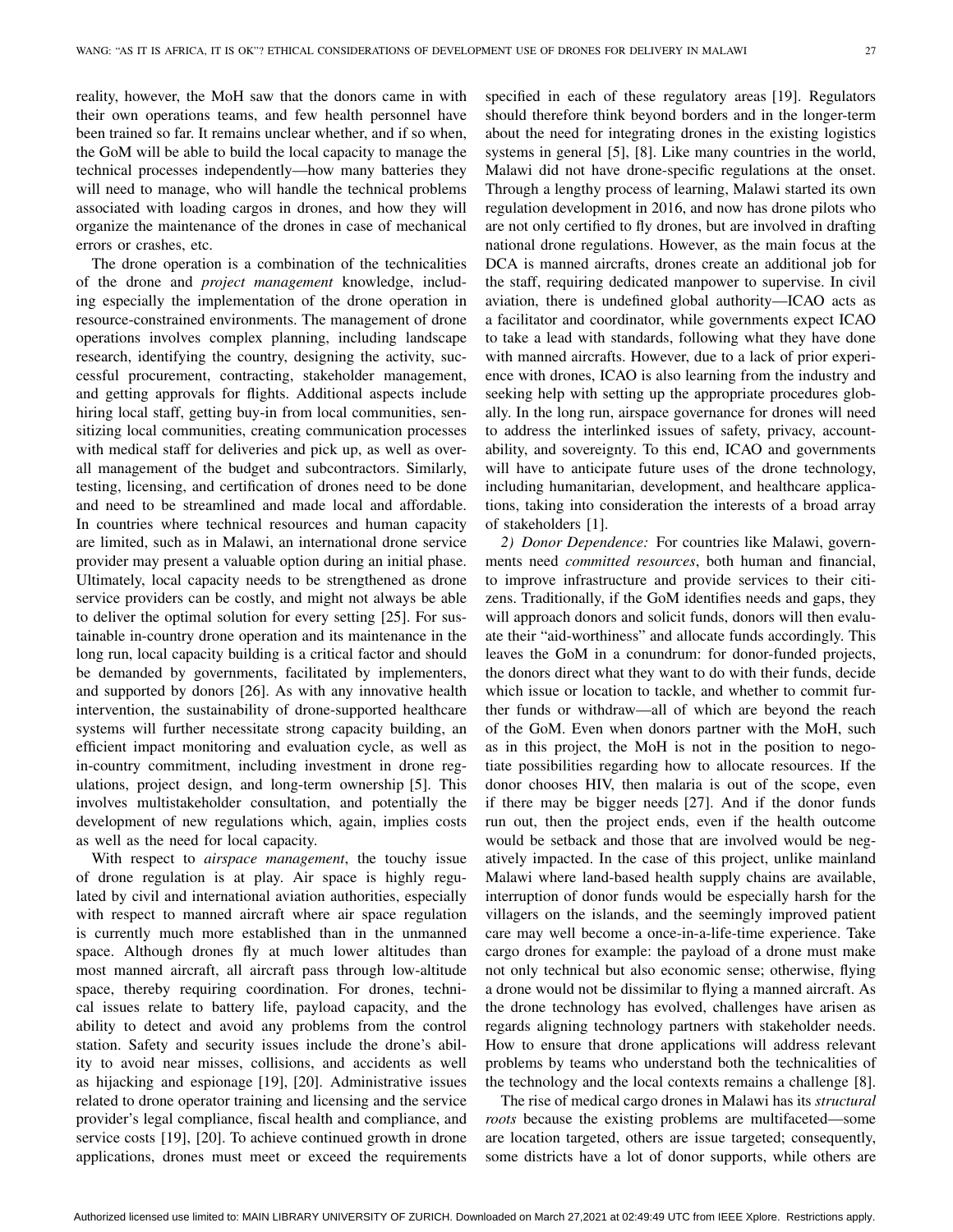suffering. Malaria, for instance, is an issue across sub-Saharan Africa; HIV has been prevalent since the 1980s till today and is bound to stay. According to the interview participants, the health sector of Malawi receives a lot of innovation initiatives from donors, and as long as they help improve the health system and potentially save lives, the MoH would support them. At the same time, there has been an outcry among the District Health Officers that, sometimes, the donors "want to do what they want and not what we want." The ideal way of addressing the health challenges of Malawi should be district mapping according to respective health needs, driven by the MoH. In reality, however, when donors come to Malawi, they may come with their own ideas regardless of the particular conditions and capacity at the local level. Since it is additional resources which will assist in one way or another, the GoM seizes the funding opportunity. And when those initiatives are to be implemented, the decisions may have already been made at, and passed through, the central level. Districts may not be informed prior, or consulted about which donors are needed, and which areas are to be supported. Given its poor infrastructure and a lack of local capacity, to what extent drones can really offer a solution to tackle these intersectional and complex systemic problems of Malawi remains to be seen.

One reason leading to donor hesitance in committing to long-term investment in medical cargo drones is the *lack of knowledge* about the outcomes of various pilot projects. The health supply chain challenges of Malawi are cross-cutting issues. Donors across the globe look at what health impacts drones could really make, and whether local health capacity may actually be strengthened by introducing drones, within the time frame of operations [\[24\]](#page-10-22). According to the interviewed MoH personnel, since not even one project has made significant impact in Malawi so far, perceptions of donors regarding what drones are capable of, and whether drone operations are indeed "aid-worthy," have been negatively affected. In terms of the scalability of drones in countries like Malawi, it will be dependent on a few factors: 1) the availability of local skills, which is essential because the current experience shows that maintaining the international staff in Malawi is neither feasible nor cost effective; 2) the evidence of value creation of adding drones to the existing health supply chain systems, which requires a solid monitoring and evaluation framework that could track progress; and 3) the maturity and cost of the technology itself, as currently there are important drone parts that cannot be manufactured locally and have to be imported, the purchasing, maintaining, and repairing of the drone can thus be burdensome. And finally, the question about the business sense in manufacturing, which depends on the use case and whether there is a business opportunity. The global drone community has a culture of optimism—people see a few tests and assume that everything is figured out; but there is actually still a lot more to understand. Until these questions are answered, unless there is some donor who firmly believes in the technology and decides to invest in massive scalability regardless, the overoptimistic scenario where the operation costs will get lower and local skilled labor becomes available for running drones would be far-fetched.

## IV. DISCUSSION

It is often perceived that the biggest *international development challenge* is the aid sector itself, as everything is based on donors; yet the interconnectedness among, and the complexity of, human development issues are not always fully recognized by donors working in the development space [\[27\]](#page-10-25). Beneficiaries would expect that if donors are providing a service, they would continue providing it without interruptions. Such a perception commonly exists in projects involving donor funds, which can be decreased or discontinued. There is, hence, the risk that expectation and dependence are created, while services fail to deliver due to operational reasons and donor preferences and their funding behavior [\[27\]](#page-10-25). Reality requires development actors creating a system that benefits populations in need, while keeping in mind that projects are determined by funding and may come to an end. The fact that donor funds may exhaust, and projects may terminate sometimes after people have got used to the benefits—may not be an ethical issue in itself, but it is a limitation that the development sector faces historically [\[27\]](#page-10-25), [\[28\]](#page-10-26). In the case of medical cargo drones, the discussions have been that if the drones are used to bring medical supplies to populations in need, then such innovation helps generate greater public good. Traditional means of transportation do not involve innovation, but they can also create dependence, can cause potential risks, and can fail to deliver. Therefore, giving a chance to demonstrate the potentials of drones as an alternative to the existing health logistics does add value. This may be true to some degree; the danger, however, is that in the development sector, people often look for shortcuts and drones provide such an option [\[9\]](#page-10-6). The least-developed countries across the world have the same challenge of lack of development of infrastructure. In Africa, the biggest challenge tends to be roads, which fuels the narrative that "Africa needs more drones than roads" [\[9\]](#page-10-6). As this case study illustrates, Malawi has its unique environments that other countries do not have, some of which are in favor of using drones (e.g., government support and health need), others are disadvantageous (e.g., mobile connectivity and weather conditions). This raises the question as to whether drones indeed offer an appropriate solution for countries like Malawi in the first place, which currently has no existing guidance for decision makers to refer to when developing innovation strategies.

With respect to *public acceptability of innovation*, there are three levels to it: 1) the donors—how much they truly believe in the technology, and what tradeoffs they perceive; 2) the local government—how risk averse they are, and how they could benefit based on rational calculations; and 3) the community—how much they understand new technology, and how they associate it with local beliefs, norms and values. For donors, when a new technology is introduced, they assess whether it offers solutions to existing problems, how best to utilize it as a tool to benefit public health or development, what makes sense, and what is a waste of the resources. For local governments, although there are issues around resource availability and local capacity, innovation is generally welcomed, as long as it makes positive change and visible impacts. For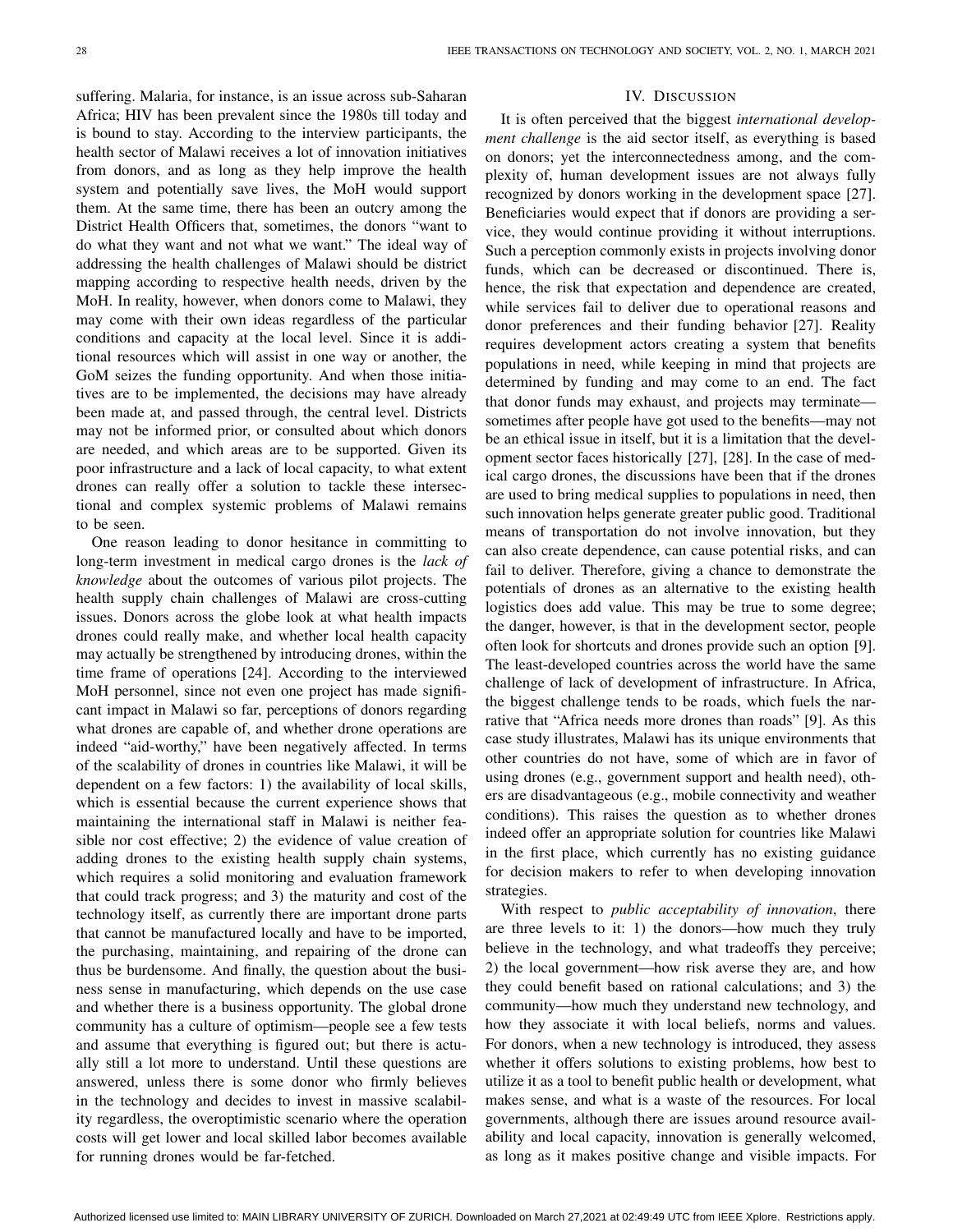communities, they need to be actively engaged in the process, starting from an accurate understanding about the potential risks of the technology to be introduced. In terms of drones, as there is not much experience anywhere in the world, the business model for drones is not yet clear [\[5\]](#page-10-4), [\[8\]](#page-10-20). Is it better to outsource drone services to the private sector, or to build in-house capacity within implementing organizations? What sort of monitoring and evaluation systems are needed? These questions call for practical guidance to facilitate decision making. Although the indicators of success are unlikely to change with the introduction of drones, measuring how performance changes around the introduction of this new technology in particular settings will be key to understand its value [\[8\]](#page-10-20). As technology evolves, the general public's understanding of how things work evolves, and the government's tolerance and willingness to give approvals evolves as well. Just as with anything else, the more experience and exposure people have to new technology, the more familiarity with it they develop, and the better equipped they are to understand the nuances, the suggested benefits, as well as the potential risks—which may or may not cause actual problems, but the awareness of them is crucial. Although drone delivery is likely to advance quickly over the next few years, it remains unclear whether, outside of limited delivery of small payload of medical supplies, there is a clear case for drones to be deployed specifically to assist international aid [\[10\]](#page-10-7).

Regarding the *technology experimentation* aspect, a lot of innovation initiatives have been proposed to Malawi in the name of study or testing. Some were rejected by the GoM, others were pushed on and got implemented in different districts. In our study, interviewees from the health sector raised questions around why "testing things out on Malawians before giving it to others," why accepting it when "they make their need our need," and why not insisting that "we want something that we want." While acknowledging the importance of foreign aid, they were disappointed about "feeling powerless because we are poor," and wished to have the "do not impose but ask" approach. For decades, Malawi has been a relatively "free" space—not just for drones but for development projects in general [\[27\]](#page-10-25), [\[28\]](#page-10-26). Countries like Malawi are receptive to aid because there are needs and gaps everywhere, rendering them particularly vulnerable to "solutions," including those that are looking for a problem. The involvement of the tech sector in the development world may not necessarily be negative, but the emphasis should be on a careful and holistic approach, such that beneficiary countries can be truly empowered by the proposed innovation, and can actually manage its applications in their own capacity. Government institutions play a critical role in facilitating project approval, negotiating with regulatory bodies and ministries, and coordinating a country approach among all health stakeholders even in cases where domestic funding cannot be provided [\[5\]](#page-10-4). After all, drones can be disruptive in both good and bad ways. In a positive sense, their introduction can potentially break down existing barriers between departments who previously worked in silos, and help integrate the health supply chain systems through coordinated efforts. The tension lies between insider and outsider tactics in the use of drones—policymakers and innovators alike should engage in a broad and inclusive discussion about how

principles might be best balanced, as public accountability is humanitarianism's corner stone [\[8\]](#page-10-20). Ultimately, aid provision is not about drones, but about being able to serve populations in need. Challenges arise as to how best to engage the private sector, which lacks well-thought-through guidance in its current state of development.

The *drone industry expansion* from the civilian space to the humanitarian and development world, where drones create a significant new market while potentially adding value such as delivering medicines, has been aggressive in recent years [\[10\]](#page-10-7), [\[29\]](#page-10-27). As the industry eyes civilian applications for its products, it is likely that governments, as well as aid agencies, will be subject to extensive lobbying efforts, including both the procurement of the so-called "humanitarian drones" and the push for the inclusion of it as part of international engagements [\[30\]](#page-10-28). Humanitarian and development organizations must, therefore, carefully consider the practical, ethical, and legal implications of these developments. In terms of tradeoffs, would the cost of the drones divert resources from a better use? Do drones represent a risk to affected populations, which is at least as great as the risk to be eliminated by the health sector? Will drones remove work from, or create additional work to, people who are currently in the workforce? How would drones, as well as the aid organizations behind them, be perceived by locals who may have hardly ever seen, or may even have negative experiences with, flying object? How would they experience routine flights over their village or their houses and heads? Would it be something culturally acceptable or accepted with hostility? How will the drone industry contribute to building the interdisciplinary capacity as many seemingly unrelated sectors could actually be affected? These questions, again, call for actionable guidance, which needs to be evaluated against a comprehensive needs assessment regarding existing resources and bottlenecks in the health supply chain system and associated issue areas. The complexity of health logistics in low-resource settings requires dedicated stakeholder engagement, and the drone industry is an integral part of it. This is not only the responsibility of a government but also the industry should make strides in the analysis of demand and the network of the issues of concerns as well—before proposing and initiating a drone project.

## V. CONCLUSION

While the defense and intelligence sectors were the early adopters of drones, the development sector, along with the commercial sector, has begun to leverage the technology to reach the hard-to-reach. To counteract the negative perception of drones and avoid the more stringent regulations in the Global North, Africa has become a hotspot for the drone industry to develop technology and to obtain legitimacy [\[9\]](#page-10-6), [\[31\]](#page-10-29). Most development programs utilizing drones in the health sector aim to supplement the traditional health logistics in geographically challenging areas and low-resource environments, through collaboration with governments, the private sector, and international organizations [\[30\]](#page-10-28). As the drone technology advances, it is likely that the use of drones for logistics in global health will become increasingly viable as—when deployed responsibly and effectively—the drone